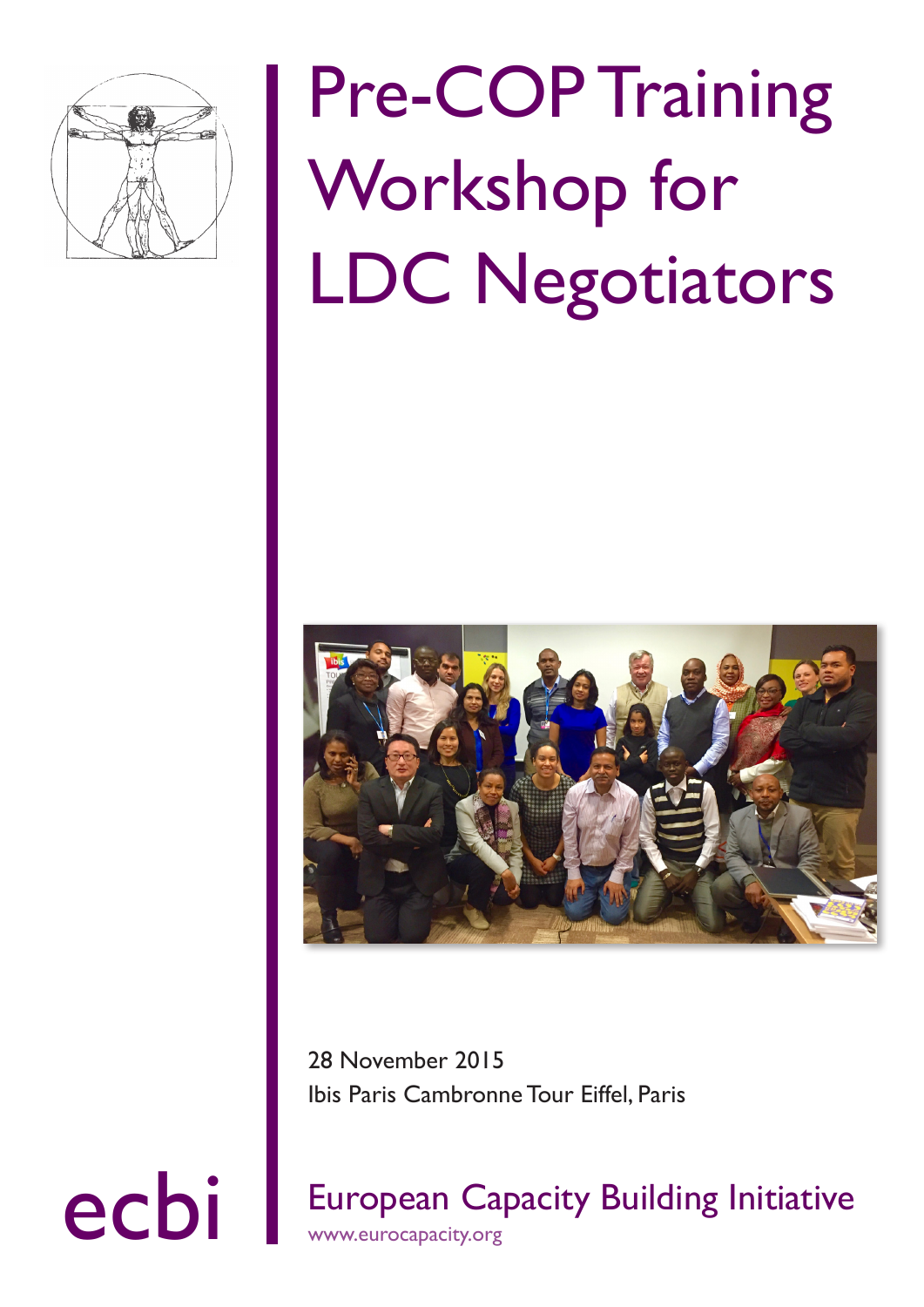The contents of this report do not necessarily represent the views of the European Capacity Building Initiative (ecbi), any of its Members, or its supporting partners.

All rights reserved. No part of this publication may be reproduced, stored in a retrieval system, or transmitted in any form or by any means, electronic, mechanical, photocopying, recording, or otherwise, without prior permission of the ecbi.

This report has been compiled by Anju Sharma.

This project is part of the International Climate Initiative (IKI). The German Federal Ministry for the Environment, Nature Conservation, Building and Nuclear Safety (BMUB) supports this initiative on the basis of a decision adopted by the German Bundestag.

For more information on IKI, see www.international-climate-initiative.com

Supported by:



Federal Ministry<br>for the Environment, Nature Conservation, **Building and Nuclear Safety** 

based on a decision of the German Bundestag

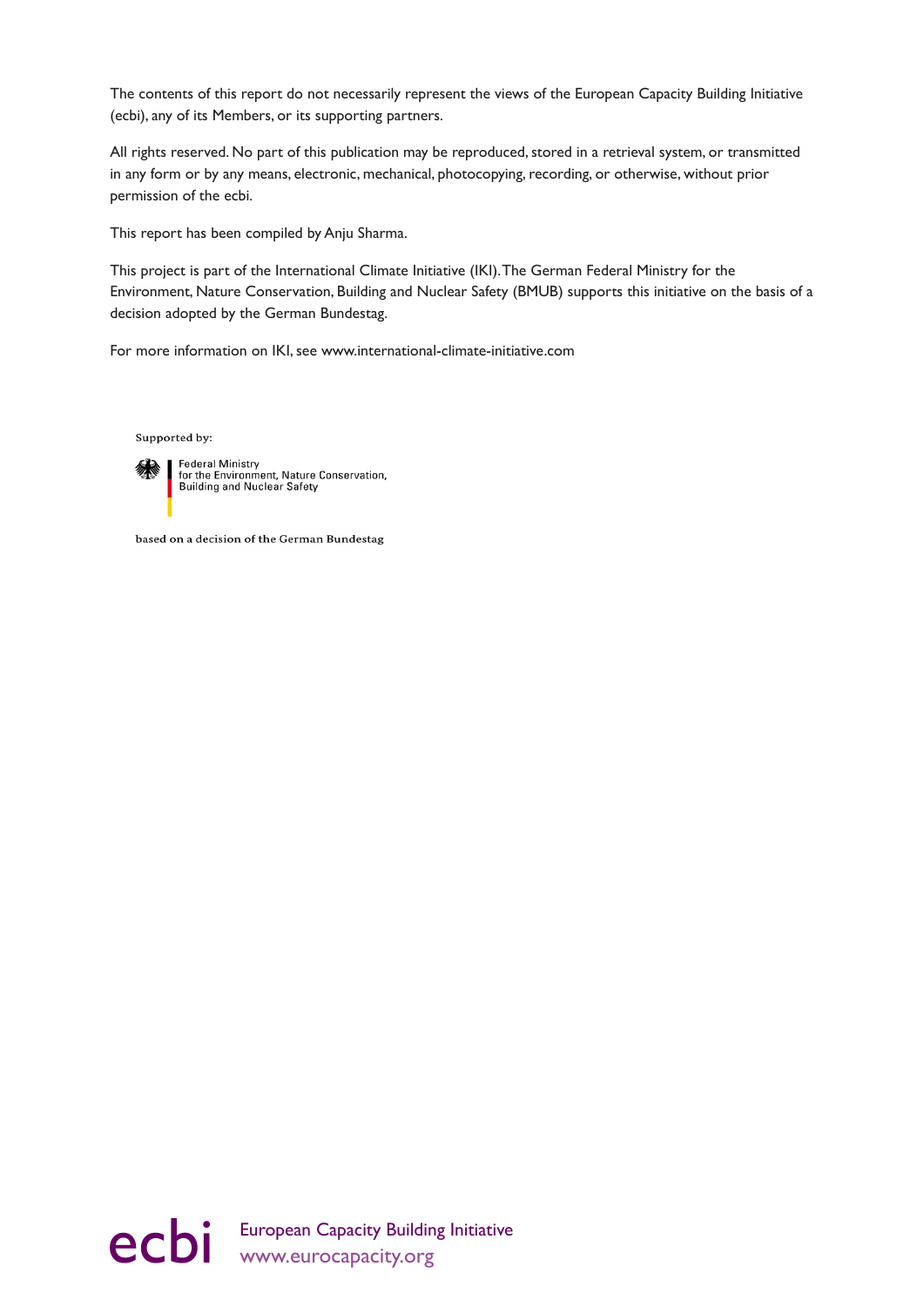### **TABLE OF CONTENTS**

| Introduction                                    | $\overline{2}$ |
|-------------------------------------------------|----------------|
| Introduction to COP21                           | $\overline{2}$ |
| Priorities of the LDC Group at COP21            | 3              |
| Terminology used in the UNFCCC Negotiations     | 5              |
| Adaptation, capacity building and loss & damage | 5              |
| <b>Finance</b>                                  | 6              |
| <b>Mitigation</b>                               | 8              |
| Transparency                                    | 10             |
| Legal issues in the Paris Agreement             | $\mathbf{I}$   |
| Feedback and suggestions                        | 13             |
| Closing remarks                                 | 4              |

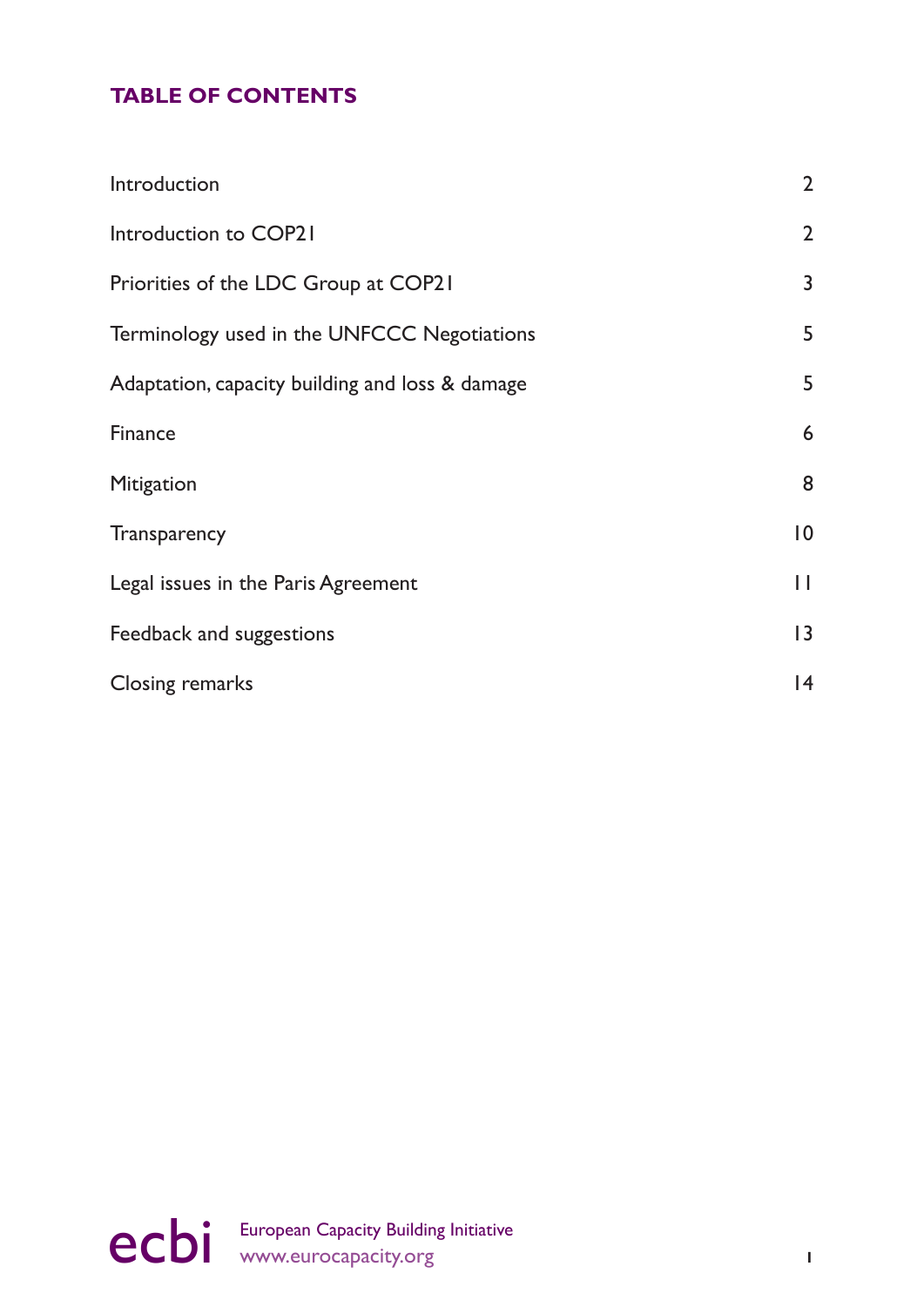#### <span id="page-3-0"></span>**INTRODUCTION**

A Pre-COP Training Workshop for LDC negotiators was organised by the European Capacity Building Initiative (ecbi) and the International Institute for Environment and Development (IIED) in Paris, France, on 28 November 2015 in advance of the 21st Conference of Parties (COP21) to the UN Framework Convention on Climate Change (UNFCCC).

Attended by 20 LDC negotiators new to the climate negotiations, the full-day workshop sought to provide participants with an overview of the upcoming COP as well as background on issues of importance to the LDC Group. It included presentations on the Paris agendas and the key thematic issues of the negotiations including: adaptation, loss and damage (L&D), capacity building, mitigation, transparency, finance and legal issues.

Achala Abeysinghe, Head of the ecbi Training and Support Programme, welcomed participants to the workshop, and to COP21, which she described as a defining moment in history.

Benito Müller, ecbi Director, introduced the ecbi, describing it as an Initiative to foster a closer working relationship between developing countries and Europe, and to build trust between the two groups.

Saleemul Huq, senior fellow at IIED and Director of International Centre for Climate Change and Development, presented a brief history of the LDC Group. He said although UNFCCC Articles 4.1 and 4.8 referred to such a Group, it did not exist until COP6 in The Hague in 2000, where it was formed with Mama Konate from Mali as the first Chair. Soon after, the Group succeeded in getting the LDC Work Programme and LDC Expert Group (LEG) agreed at COP7 in Marrakech, followed by the establishment of the LDC Fund (LDCF) and the process calling for the formulation of National Adaptation Plans of Action (NAPAs) by LDCs. Since then, he said, the Group has grown from strength to strength, uniting to become a force to be reckoned with and take on powerful interests, along with the Africa Group and the Alliance of Small Island States (AOSIS). He noted the important role of the ecbi capacity building events in helping individual members, and the Group as a whole, to grow.

The LDC Group Chair, Giza Gaspar-Martins of Angola, welcomed negotiators who were new to the Group, advising them not to be discouraged by how complex the negotiations may look at first.

#### **INTRODUCTION TO COP21**

Brianna Craft, IIED, introduced participants to the structure of the negotiations, and the COP 21 agenda.

She listed the different sections of the "UNFCCC train", with the COP President as the engine; followed by the Convention itself; the Kyoto Protocol; Subsidiary Body for Implementation (SBI) and Subsidiary body for Scientific and Technological Advice (SBSTA); the Ad Hoc Working Group on the Durban Platform for Enhanced Action (ADP); and the UNFCCC Secretariat. She listed and described the different "carriages" of this train as mitigation, adaptation, finance, technology development and transfer, capacity building, and L&D.

In response to a question on where the LEG stood in this architecture, Huq responded that the LEG sat under the Marrakech Accord, and it played a key role in providing guidance for adaptation under the NAPAs and the National Adaptation Plans, which was proving useful to non-LDC countries as well.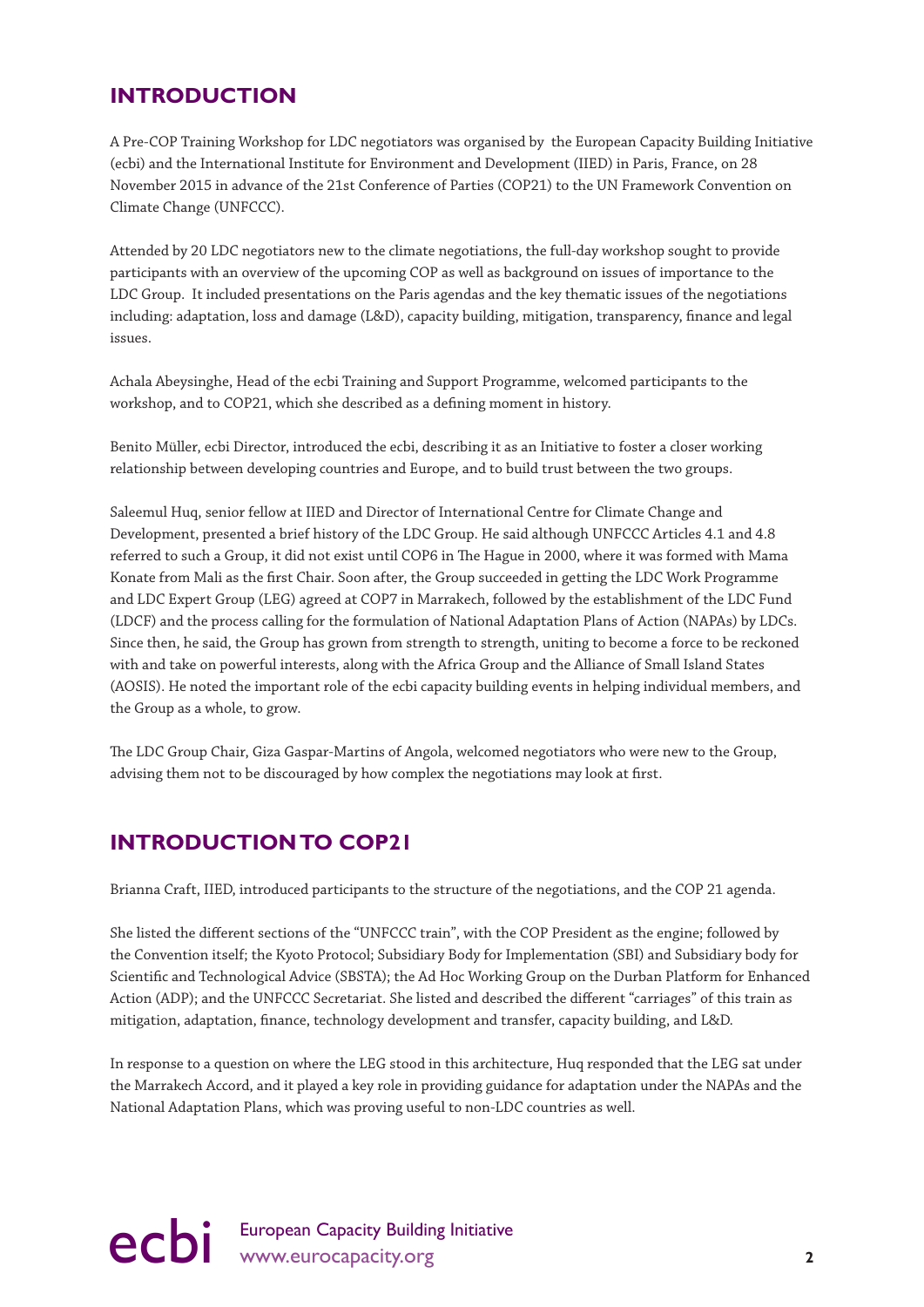<span id="page-4-0"></span>Craft then presented an overview of the [COP21 Agendas.](http://unfccc.int/2860.php, with the live meetings schedule available at https://grandreserva.unfccc.int/grandreserva/public/schedule?conferenceid=66)

She said 140 leaders were expected to speak at plenary on the first two days of the COP; the SBI and SBSTA would open on Tuesday 1 December and conclude on the 4th; the ADP would resume its 12th session on Monday, 30 November and was expected to conclude on the 5th; and the COP and Conference of Parties serving as the Meeting of Parties to the Kyoto Protocol (CMP) would close on 11 December, hopefully after a new agreement was adopted.

She highlighted the importance of attending the LDC Group coordination meetings between 1-2 pm everyday, saying the venues will be announced on the screens daily.

In the COP agenda, Craft highlighted the following items as important for the LDCs: the adaptation committee; the Warsaw International Mechanism for L&D (WIM); development and transfer of technologies and implementation of the Technology Mechanism; 2013-2015 review of the long term temperature goal, to keep average global temperatures under 2°C; matters relating to finance; capacity building; matters relating to LDCs; gender and climate change; and the high-level segment.

In the CMP agenda, Craft highlighted the report of the Adaptation Fund Board; and the report of the highlevel ministerial round table on increased ambition of the Kyoto Protocol commitments.

On the SBI agenda, Craft listed the following as important for the LDCs: matters relating to the LDCs; National Adaptation Plans; Report of the Adaptation Committee; WIM; development and transfer of technologies and implementation of the Technology Mechanism; capacity building; the 2013-2015 review; and gender and climate change. She said the overlap between the COP and SBI agendas was because the COP often assigned the SBI to consider matters on their agenda and report back to the COP for a final decision.

On the SBSTA agenda, Craft highlighted the Nairobi Work Programme, which addresses vulnerability and resilience; development and transfer of technologies; issues relating to agriculture; WIM; land use, land-use change and forestry (LULUCF); and market and non-market mechanisms.

On the ADP agenda, she highlighted item 3a, also referred to as Workstream 1, which is working on the 2015 agreement; and 3b, or Workstream 2, working on pre-2020 action.

Finally, she invited workshop participants to sign up to the LDC Chair's mailing list to get notifications relating to the Group's work.

#### **PRIORITIES OF THE LDC GROUP AT COP21**

Chair Gaspar-Martins then presented more details on the priorities for the LDC Group at COP21.

He highlighted UNFCCC Article 4.9, which states: "*The Parties shall take full account of the specific needs and special situations of the least developed countries in their actions with regard to funding and transfer of technology*."

Gaspar-Martins noted that the LDC grouping was not political, but based on social and economic characteristics, determined on the basis of three criterion: income, based on a 3-year average estimate of GNI per capita; a Human Assets Index; and an Economic Vulnerability Index.

ecbi European Capacity Building Initiative<br>
3<br>
<sup>3</sup>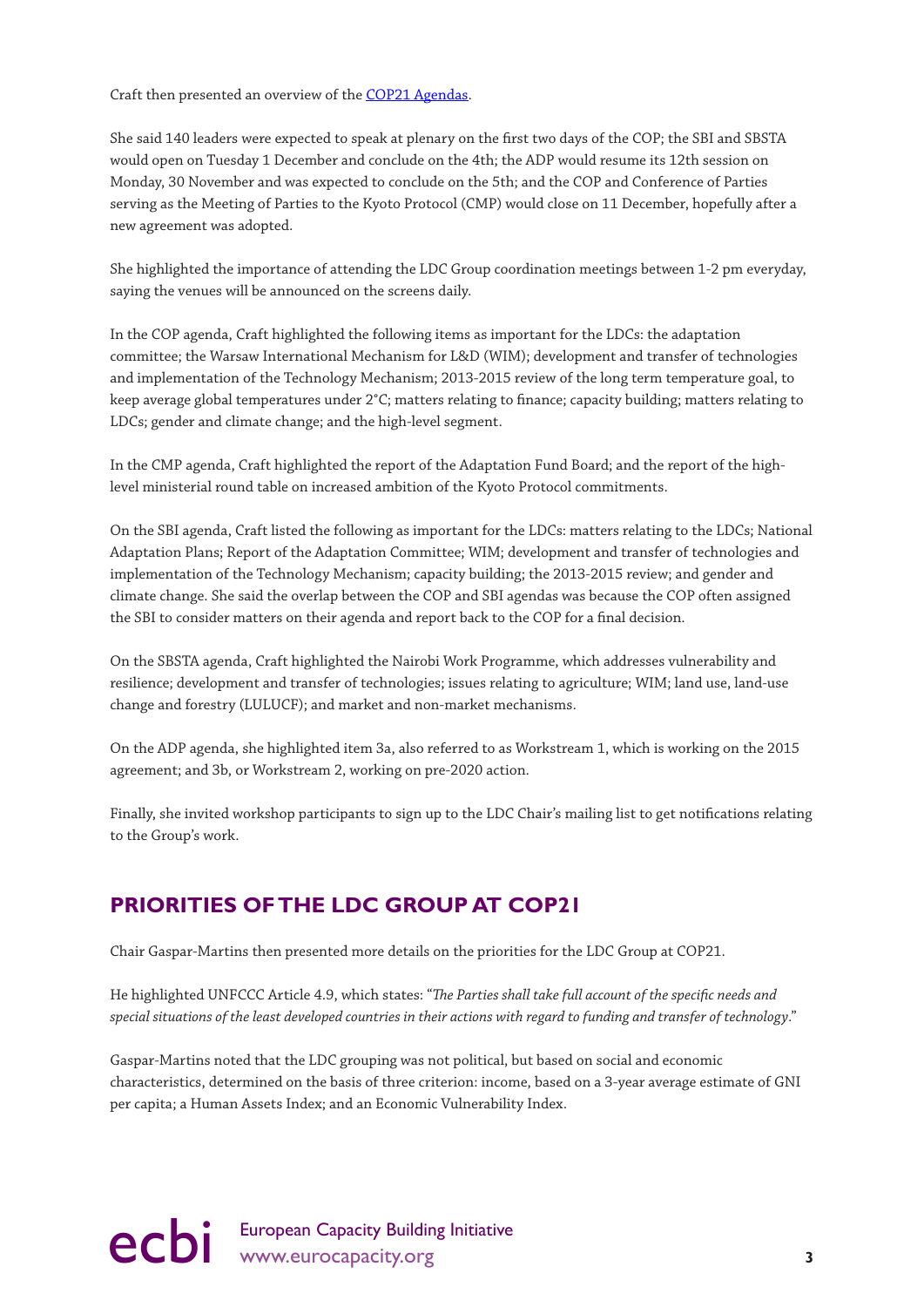He said the Group's priorities at COP21 would be to ensure that the new agreement enhances the implementation of the UNFCCC; it is responsive to science; and it recognizes the special circumstances of LDCs.

On mitigation, Gaspar-Martins highlighted the importance of the 1.5°C goal as a matter of survival for the LDCs, with collective mitigation efforts consistent with this goal and corresponding emission reduction targets; and a commitment by Parties to communicate and implement their efforts in a verifiable manner. He called on negotiators to stay strong on the 1.5°C goal despite the pressure to accept the 2°C target instead, reminding them that this was an average goal, and actual temperatures could go well above 2°C in some parts of the developing world. He said the Intergovernmental Panel on Climate Change (IPCC) still considered the 1.5°C target achievable.

On adaptation, the Chair said the focus should be on implementation, to move towards resilient societies in the developing world and especially in the LDCs. In order to achieve this, the capacity constraints of LDCs need to be acknowledged in the new agreement, as do the links between mitigation and adaptation. He noted that in some cases adaptation would not be possible, leading to L&D that must also be provided for in the new agreement. In that context, he said the LDC priority is to ensure that the WIM is anchored in the new agreement, to ensure its permanence.

On finance, he said there should be clear commitments from developed countries to take the lead. Noting that his country's largest development cooperation partner is now a developing country, he said developing countries in a position to do should also join the commitment to provide finance. He highlighted the need for scaled up and predictable financing, with priority access for the LDCs; and the future sustainability of the LDCF.

On technology development and transfer, the Chair said the text should include a clear reference to the provision of support to LDCs. On capacity building, he said the agreement must recognize the need to enhance capacity building in LDCs, and establish a coordination mechanism to serve the agreement.

The Chair noted that transparency of action and support was important for the LDCs. He also noted a call to include transparency of support *received*, saying the LDC Group did not have a position on this, but it was not necessarily a bad thing. However, he said, the same transparency procedures should not apply to adaptation, as an international process to evaluate adaptation would not be possible in the same way as for mitigation and support.

On the global stocktaking, Gaspar-Martins said the LDC position is to call for a stocktaking every five years, with an *ex poste* review, as the other option of ten years would prove too long for corrective action. In addition, he said future action should be more and more ambitious, with no backsliding. He also said the LDC Group was in favour of a strong compliance mechanism with a facilitative and enforcement branch.

In response to a question, Huq noted that there had been some push-back on the LDCF from other countries who are not LDCs, but are also vulnerable. However, he said there are other funds to deal with their needs, including the Adaptation Fund and Special Climate Change Fund. He noted that contributors were now favouring the GCF, and should be encouraged to contribute to the LDCF.

In response to the question on the link between the LDCF and Intended Nationally Determined Contributions (INDCs), Gaspar-Martins noted that although the LDCF is currently focused on adaptation, it does not

# ecbi European Capacity Building Initiative<br>
4<br> **4**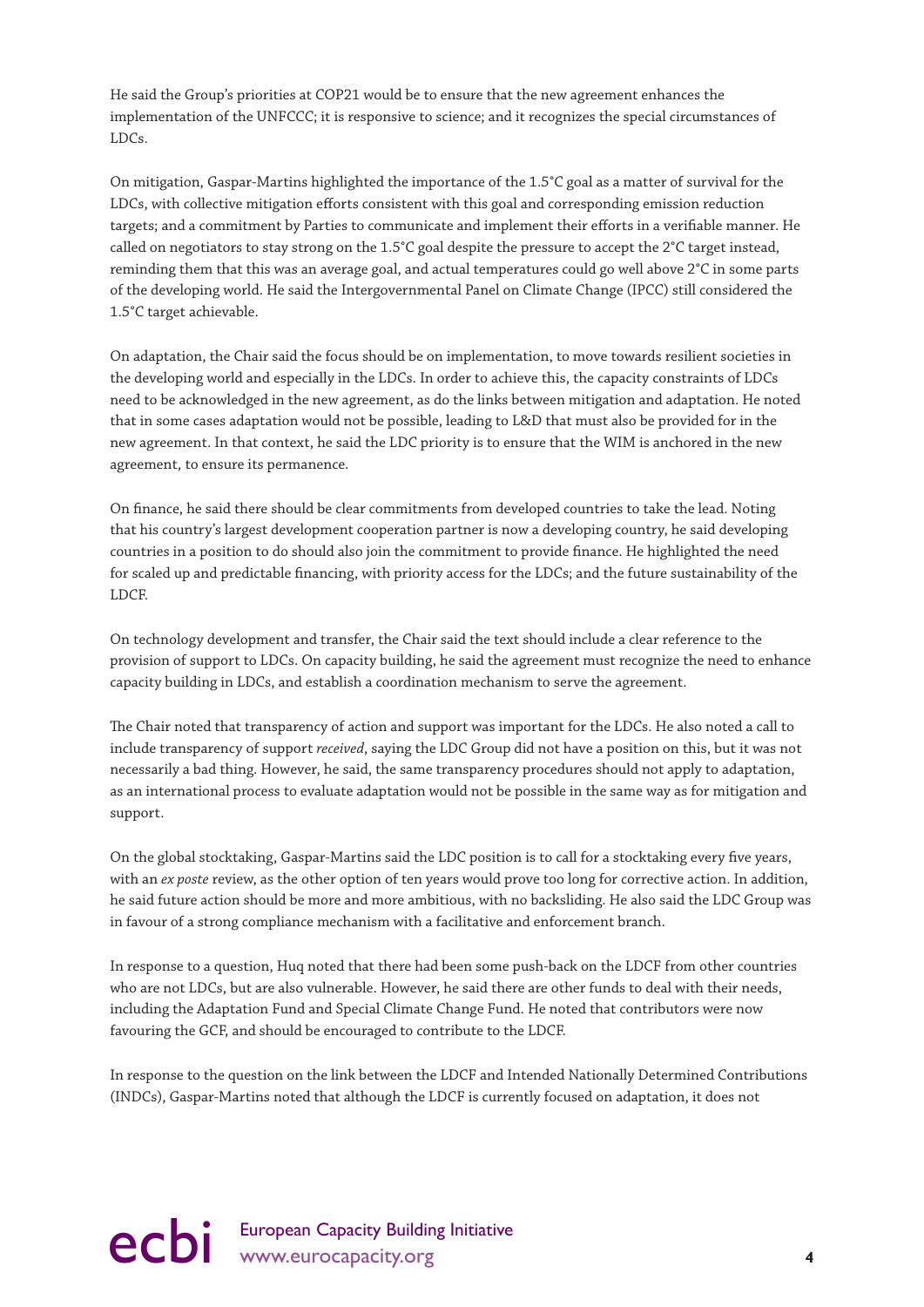<span id="page-6-0"></span>necessarily exclude other areas of work as long as funds are available. He noted that of the US\$ 5 billion needed to implement the NAPAs, US\$ 4 billion is still missing.

A participant noted that multilateral implementing bodies were expensive intermediaries, with a significant percentage of the funds going to them instead of countries.

In response to questions, the Chair explained that CMA referred to the "Conference of Members of the Agreement" – the new body that will be entrusted with the implementation of the new agreement.

He said in the context of L&D, the LDC Group was not calling for finance at this point, but rather a permanent place for the discussions to continue in future, as the mandate of the WIM currently ends in 2016. He noted that a common G77/ China position existed on the L&D issue, finance, and possibly also on adaptation.

#### **TERMINOLOGY USED IN THE UNFCCC NEGOTIATIONS**

In this session, Abeysinghe introduced the participants to the legal terminology used in the negotiations through a multiple-choice game.

Participants learnt that:

- In an international agreement, preambular paragraphs provide the background and the context of the agreement.
- An action is mandatory and binding when it is used with *shall*.
- The most robust action COP can take is to *decide*.
- *Recognize* and *recommend* are not synonyms.
- The strongest words that the agreement can use is to require, followed by request, and finally urge.
- *Inter alia* refers to "including".
- *Mutatis mutandis* refers to "having changed what must be changed".
- An agreement is first negotiated, then adopted, signed, ratified and finally it enters into force.

Abeysinghe concluded by pointing participants to a [guide on climate terminology](http://pubs.iied.org/10148IIED.html?c=climate) published by IIED.

#### **ADAPTATION, CAPACITY BUILDING AND LOSS & DAMAGE**

Huq presented on these topics, noting that adaptation has been a key concern for the LDC Group since its formation at COP7 in Marakkech, and is generally supported by all parties, who also agree that LDCs need resources for adaptation. The disagreement, however, is with the delivery modality of the resources. Funding is provided through many channels – bilateral, multilateral and through the UNFCCC funds. More recently, the focus is on the GCF, which is taking time to get organized, and which will provide funding in grants as well as loans. However, he said, LDCs should not have to take loans to address adaptation.

The second issue is that while adaptation should be treated at par with mitigation, said Huq, it is difficult to define an adaption goal along the same lines as a mitigation goal. The African Group has been trying to get the concept of an adaptation goal accepted, and although the LDC Group is generally supportive, he noted an explanation of how such a goal can be operationalized is still not available. One way to define the goal could be through a target for the funds required – perhaps stating that US\$ 50 billion of the US\$ 100 billion target for 2020 should be for adaptation, instead of the current break up of 14% for adaptation, and 86% for mitigation.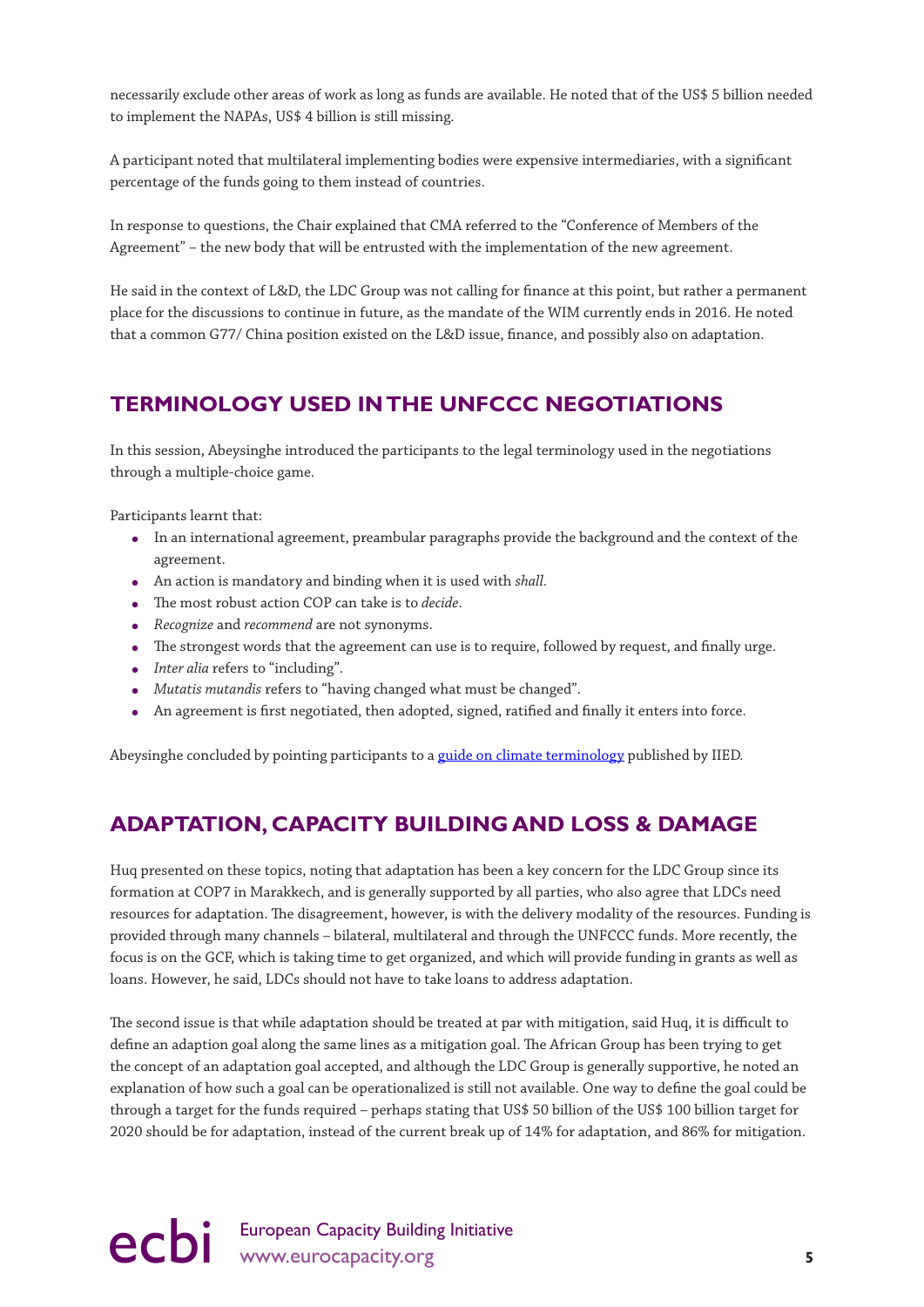<span id="page-7-0"></span>Huq noted that the issue of L&D was much more controversial, as developed countries do not want to even address it in the new agreement. He noted that the issue was first raised by the AOSIS group many years ago, but a mechanism to address it was only established in Warsaw. Of the 20 members of the WIM executive committee, he said 10 were from developing countries, and of these 5 were from LDCs. The mechanism has 9 areas under its work programme. However, the mandate for WIM will end in 2016.

Huq noted the following key goals with regard to L&D at the Paris meeting: to separate L&D from adaptation; to include language in the new agreement to make WIM a permanent body, which reports back every year to the CMA; and to emphasize that migration due to climate change, which is now number 6 on the list of 9 focus areas for the WIM, should be dealt with under the UNFCCC and not just under the UN High Commissioner on Refugees. He said some progress had already been made towards these goals, as a common G77/China position had been agreed.

Huq said while talking about compensation and liability in the context of L&D was still taboo, "innovative" ways of raising L&D finance could be discussed. The UNFCCC's Standing Committee on Finance (SCF) already had a forum planned next year on the topic of innovative mechanisms for financing L&D. He described the [International Air Passenger Adaptation Levy](http://www.eurocapacity.org/downloads/ecbi_Brief_-_IAPAL_13_Q&As.pdf) (IAPAL), proposed by the LDC Group a few years ago, as one possible source for innovative funding.

On capacity building, Huq noted that this was not usually an controversial topic, but there was a controversial element in Paris: the G77/China, supported by the LDC Group, had called for the dispersed capacity building elements in the negotiations to be drawn together into a single capacity building mechanism or committee. Developed countries, however, felt there was no need for a new entity.

In the discussion that followed, Huq said an attempt to define L&D had resulted in 12 different definitions. He also described a negotiation on the L&D issue in Durban, where 14 paragraphs on the topic has been "distributed" between the Nairobi Work Programme and Adaptation Committee, leaving only one – calling for the international mechanism. The negotiations on this one paragraph held up the entire conference, until eventually it was agreed that WIM would be established in Warsaw the following year.

In response to a question on how L&D from climate change can be distinguished from non-climate change related losses, Huq said the increased frequency and magnitude of climate-related disasters was attributable to climate change, as was sea level rise. Müller noted that the initial AOSIS proposal had called for an international insurance mechanism to address L&D, which was a good idea, but had not gone far because it said that countries should pay the premiums according to their emissions.

#### **FINANCE**

Müller presented the history of the finance negotiations under the UNFCCC, starting with the 1992 negotiations at the UN Conference on Environment and Development, where a mechanism for the provision of financial mechanism was established.

He said five years later, in Kyoto, a Clean Development Mechanism (CDM) was agreed, with a share of the proceeds from CDM allocated to form the Adaptation Fund. In Buenos Aires in 1998, the financial mechanism was reviewed and it was decided that the Global Environment Facility (GEF) would continue to be *an* entity entrusted with operating the financial mechanism (not *the* entity).

ecbi European Capacity Building Initiative **6**<br> **example 20** intervention of the www.eurocapacity.org **6**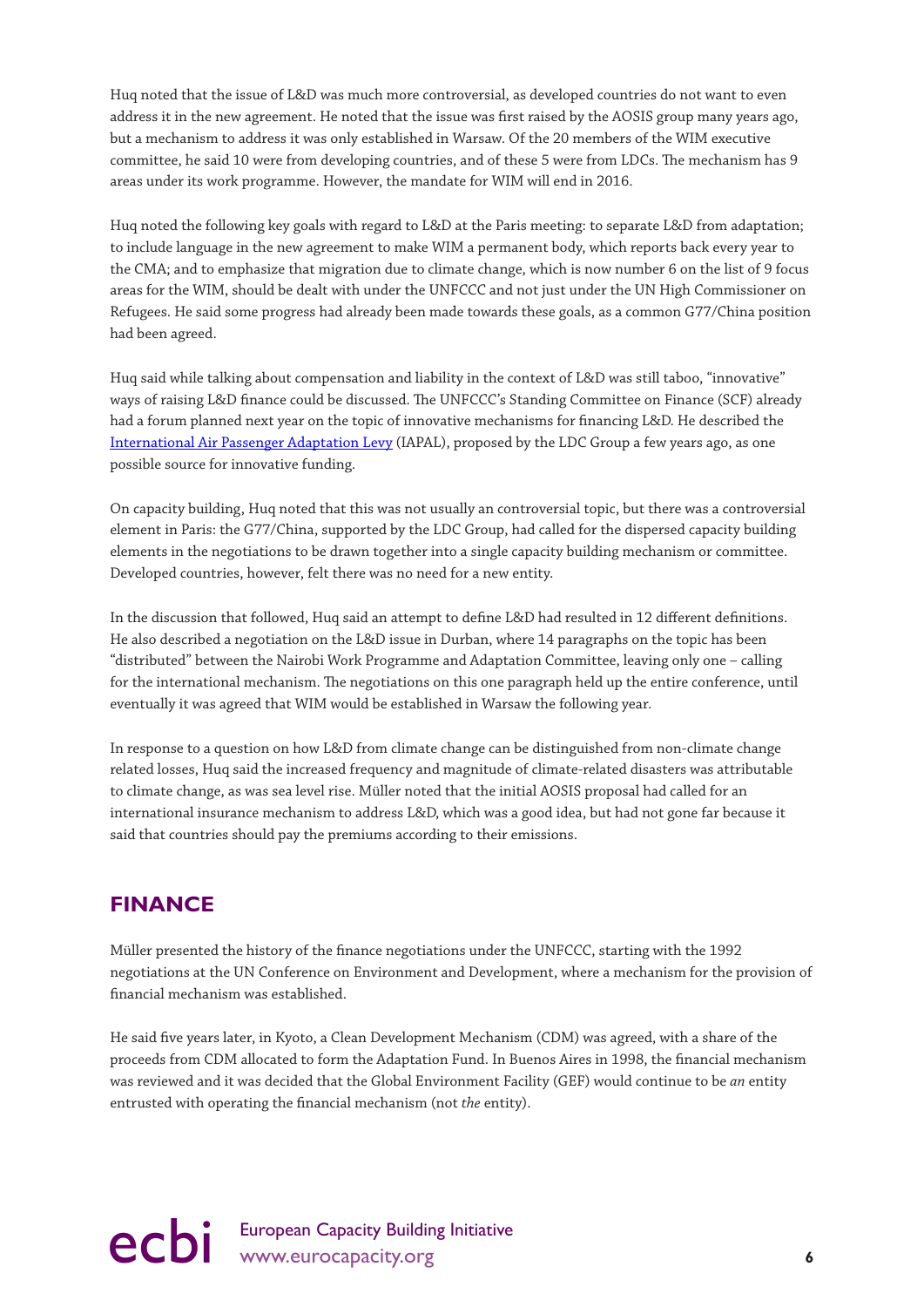Four years later, in 2001, the Marrakech Accords finally established the LDCF to, *inter alia*, support the NAPAs; and the Special Climate Change Fund (SCCF) for non-LDCs.

In 2005, in Montreal, the first CMP of the Kyoto Protocol was held, and discussions could begin on the governance of the Kyoto Protocol's Adaptation Fund. At this meeting, the ecbi and IIED, with LDC negotiators from the Maldives, The Gambia and Bangladesh, produced a proposal on operationalizing on the Adaptation [Fund](http://www.eurocapacity.org/downloads/11061IIED.pdf). This became the LDC position, and eventually the position of the G77/China. The ecbi and IIED produced another [paper](http://www.eurocapacity.org/downloads/On_the_road_to_Bali.pdf) with negotiators from Tuvalu, South Africa, Botswana, Kenya and Brazil. Both these papers heavily influenced the design of the Fund, Müller said, resulting in an Adaptation Fund governed by a Board with a majority of developing country, and a focus on "direct access", where countries could access the funds without multilateral implementing agencies taking a cut. Instead, National Implementing Entities could be directly accredited to the Fund.

Meanwhile, discussions were underway on reforming the financial mechanism as a whole. The ecbi continued to push for direct access. India submitted a proposal describing direct access as the devolution of decisions to the national level.

In 2009, the Copenhagen Accord agreed on the US\$100 billion figure and establishing a Green Climate Fund, but the Accord was not adopted, it was only taken note of. During this time, Müller said, participants at the annual ecbi Fellowship in Oxford came up with the idea of a Standing Committee on Finance (SCF). One of the participants took this idea to a finance ministerial that took place soon after, and the SCF was formed at the next COP, in Cancun in 2010.

In 2010, following the failure of the Copenhagen meeting, people were in a more reconciliatory mood, Müller said, and a Transitional Committee was established to design the GCF. The LDC member on this Committee (from Zambia) played an important role in ensuring that the concept of "enhanced direct access" was included in the Governing Instrument of the GCF, calling on the GCF Board to *consider additional modalities that further enhance direct access, including through funding entities with a view to enhancing country ownership of projects and programmes*.

The LDCs also played a key role in the GCF Board's eventual decision to launch a pilot phase for enhanced direct access in 2014, Müller said. He described the pilot, saying its key goal was to devolve decision-making to the national and sub-national levels.

Müller noted the difficulties in the "measurement, reporting and verification" (MRV) of climate finance, saying that ill-defined targets and different calculations by the two sides only result in bad faith. He described a proposal developed at the 2015 ecbi Fellowship, where only funds routed through the UNFCCC financial mechanism, or announced as part of the replenishment process of the mechanism, are counted directly as climate finance. Although this would not amount to US\$ 100 billion, he said it was "better to have 10 billion in hand, than 100 billion in the MRV jungle". Countries could continue to use their national communications to list their other contributions.

He also described a new initiative launched by ecbi, to encourage sub-national governments that have carbon trading mechanisms in place to contribute a share of the proceeds to the LDCF. He said at least one subnational government was likely to announce a contribution to the LDCF as a result of this initiative.

Finally, Müller described draft guidance drafted to the GEF on the future role of the LDCF, whereby the main role of the LDCF becomes "capacitating" LDCs to access other funds, such as those earmarked for them under

# ecbi European Capacity Building Initiative<br> **PCDi** www.eurocapacity.org **7**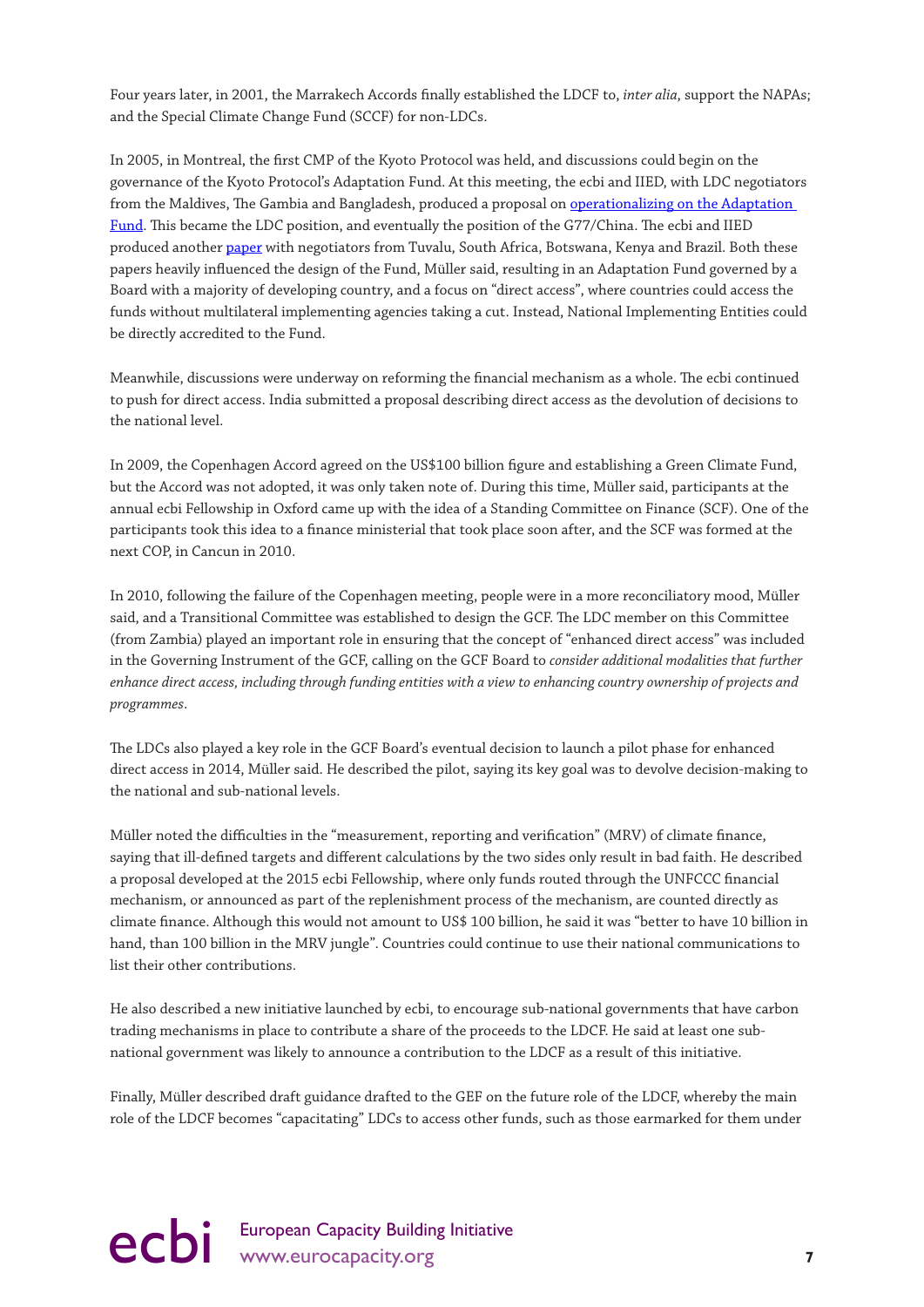<span id="page-9-0"></span>the GCF. He highlighted the need for good proposals to the GCF in order to use up the funds that were already committed, so contributors could not claim that there was a lack of absorptive capacity.

In the discussion that followed, participants described difficulties in accessing GCF funds, and the importance of South-South learning in this context. Huq described how policymakers in Bangladesh had benefitted from a visit to Senegal, which already had a National Implementing Entity accredited under the Adaptation Fund.

#### **MITIGATION**

This session started with a presentation by Raj Bavishi, co-founder of Legal Response Initiative. Bavishi presented a brief background; key issues in the negotiating text; and linkages with other parts of the agreement.

Bavishi said Article 4 of the UNFCCC incudes common obligations in the context of common but differentiated responsibilities and respective capabilities (CBDRRC), including national inventories, mitigation programmes and adaptation measures. In addition, developed countries are obliged to adopt national policies and measures to mitigate.

Under the Kyoto Protocol, a 5% reduction on 1990 levels between 2008-2012 was agreed as the mitigation commitment for developed countries. Then in 2010-2012, the Bali Action Plan agreed quantified economywide emission reduction targets for developed countries, and nationally appropriate mitigation actions (NAMAs) for developing countries in the pre-2020 period.

The Ad hoc working group on the Durban Platform for Enhanced Action (ADP) was now negotiating nationally determined contributions/commitments based on a "bottom up approach", where countries determine their own contributions.

The key issues that still remain to be resolved include differentiation; a collective long-term mitigation goal; individual efforts; provision of information; the timing of nationally determined contributions/commitments (NDCs); the ambition mechanism; housing of NDCs; support for developing countries; the REDD+ mechanism; and the sustainable development mechanism.

On differentiation, the key issue running through the ADP, Bavishi said there was a difference of opinion on whether there should be a fixed bifurcation between developed and developing countries or "evolving differentiation".

He listed the following existing options on the long-term mitigation goal: peaking by 2030 or as soon as possible; reduction with reference to 2010 levels, by 40-50% by 2050; zero net emission by 2050/2100; and the carbon budget approach.

With regard to individual efforts, he said these would be captured by NDCs. However, it was not yet agreed whether the obligation would be to simply communicate these NDCs, but also to maintain and implement them.

With respect to differentiation, it was still an open issue whether there would be economy-wide targets for developed countries; whether developing country NDCs would be linked to the provision of support; and whether the NDCs would be progressive in nature.

# ecbi European Capacity Building Initiative<br>
8<sup>8</sup>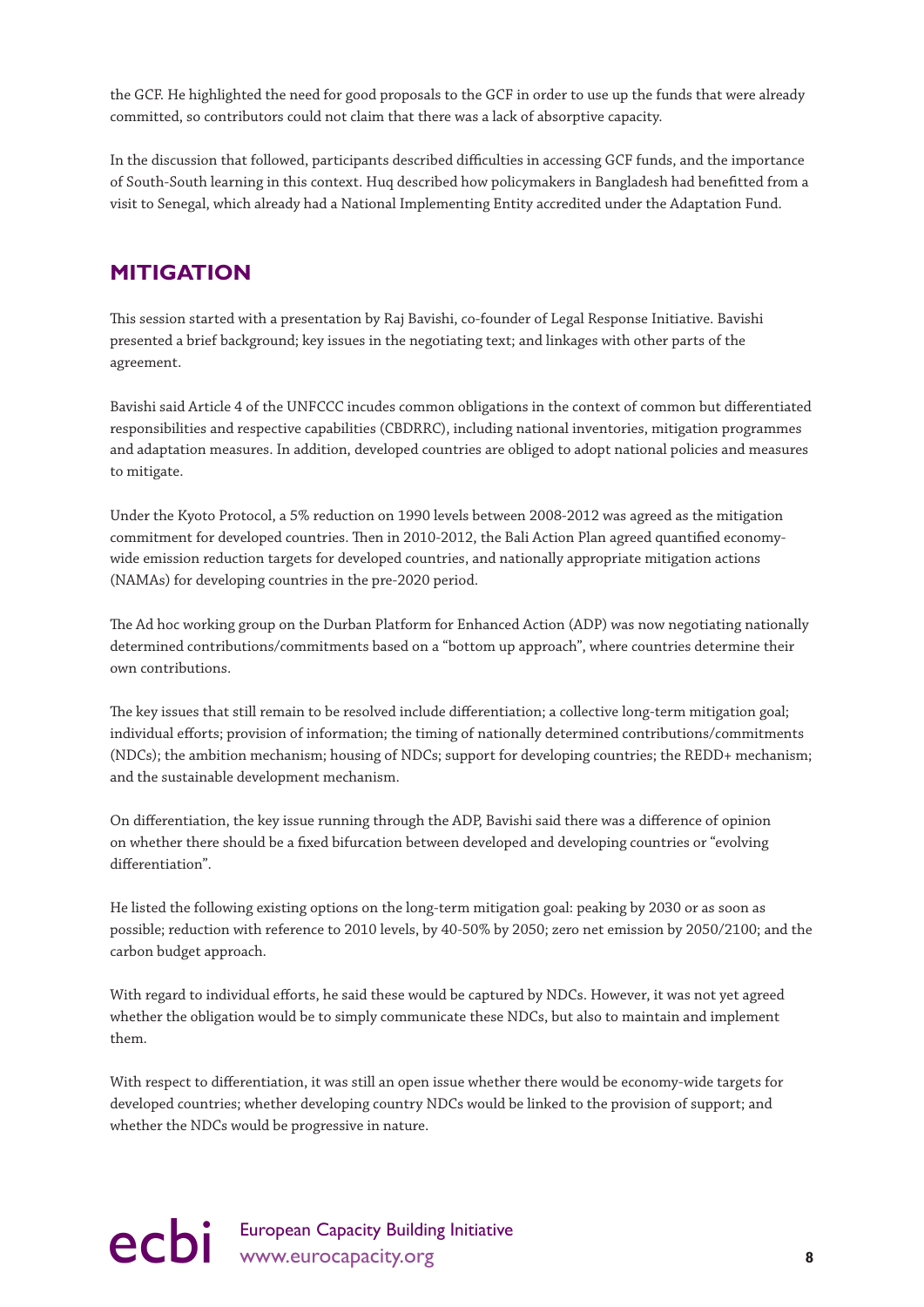With regard to the provision of information intended to support the NDCs, he said it was not yet clear whether there would be common or differentiated reporting requirements.

With regard to the timing of NDCs, it was not clear as to when and how often such NDCs would need to be communicated.

The ambition of the agreement would depend on a possible option for a mechanism to facilitate understanding of INDCs and their aggregate effect; and whether Parties can unilaterally adjust their NDCs to increase ambition.

It was not yet decided whether the NDCs should be housed as an annex to the agreement; or in an online registry. Bavishi said this might not matter if the agreement provides for the NDC to be implemented, although optically it may be better for it to be part of the agreement. In response to a question, he said provisions could be made for the annex to be changed and updated without requiring the whole agreement to be ratified by countries again.

On the question of providing support for the preparation, communication and implementation of NDCs, he said it was not yet clear who should provide the support, and who should receive it.

He said the draft also includes text on the establishment of a REDD+ mechanism or forests mitigation and adaptation mechanism, building on COP decision under the UNFCCC. This aims to incentivize the reduction of emissions from deforestation and forest degradation, and promote the conservation and sustainable management of forests.

The draft also includes text on an entirely new "Sustainable Development Mechanism" to mobilize finance for climate action in developing countries. This could be used to meet a NDC, but raises issues regarding environmental integrity, Bavishi said.

Finally, he pointed to linkages between Article 2 (Objective / Purpose); Article 9 (Transparency); Article 10 (Global Stocktake); and Article 11 (Compliance) in the draft.

In the discussion that followed, Müller pointed to the need for five-year mitigation cycles, where countries inscribe their contributions for the next five-year period, but also their indicate their intended contributions for the second five-year period. In this way, he said, the global community would have an opportunity to assess the overall contributions against the global goal, and countries would have the opportunity to increase their ambition over the second five-year period if they choose to. He said a proposal along these lines, developed at the 2014 ecbi Fellowship in Oxford, has been submitted by Brazil.

In response to a question on whether REDD+ needs to be anchored in the Paris agreement as it was established under the COP, Bavishi this was not legally necessary, but could be politically or practically necessary. Müller said rehousing everything outside the Convention would leave an empty shell with only principles, and so it may be preferable to leave some elements there.

# ecbi European Capacity Building Initiative<br>
9<br>
9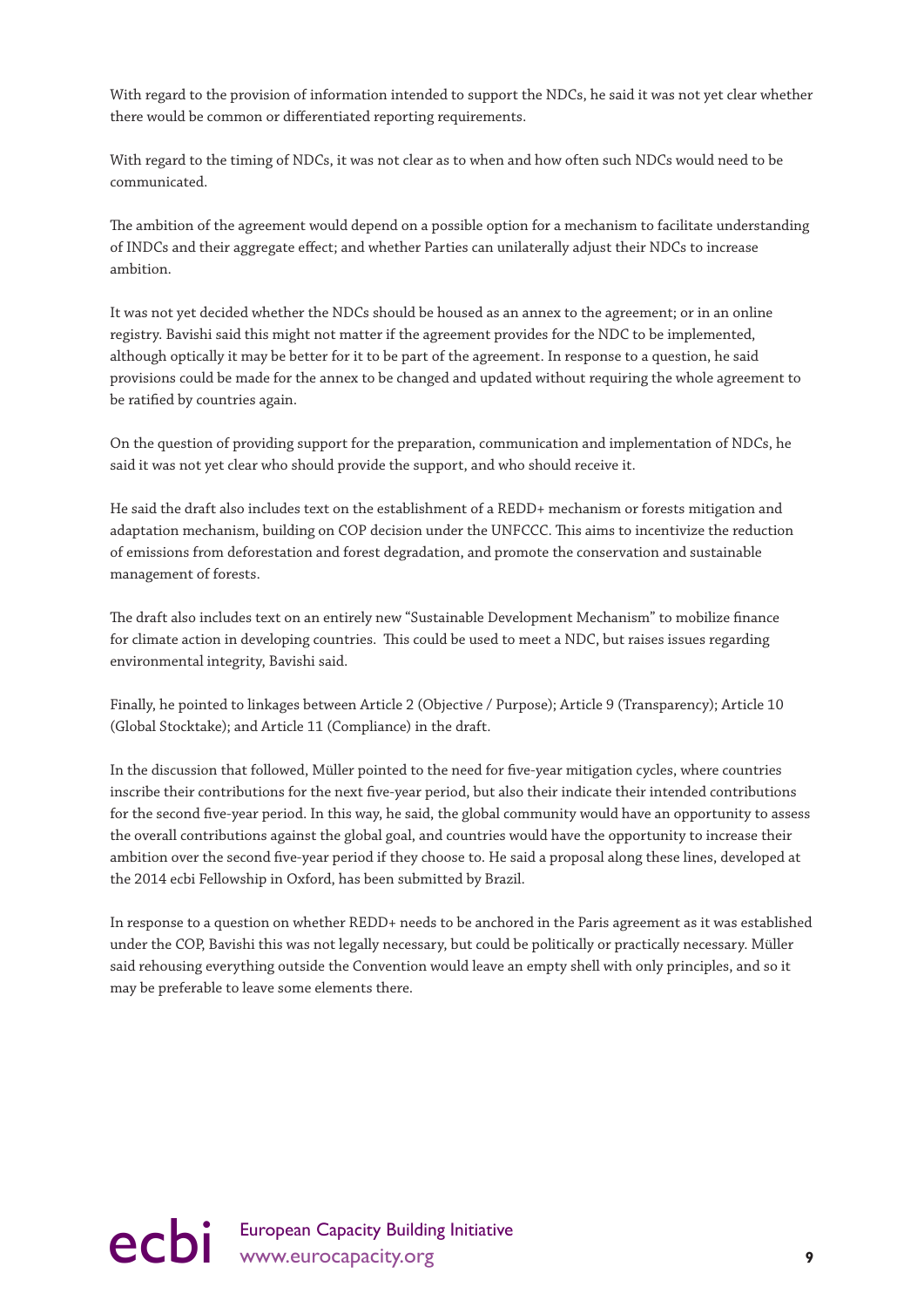#### <span id="page-11-0"></span>**TRANSPARENCY**

This session was also kicked off by a presentation by Bavishi, discussing the establishment of a transparency system; its purpose; reporting; review; development of modalities by the CMA; the nature of the transparency system; and linkages.

Bavishi said the issue of differentiation runs through all aspects of the transparency system; and the scope of the transparency system will depend on the substantive provisions of the agreement.

Although parties agree a transparency system is needed, he said they disagree on whether it should be a tiered system, with different requirements for developed and developing countries; or it should be a common system with flexibility built in.

With regard to the purpose of the system, he said the system could facilitate: a clear understanding of emissions and removals; an understanding of global aggregate net emissions; clarity and tracking of progress made in implementing mitigation actions; knowledge-sharing and tracking progress made in implementing adaptation actions; and comparability between developed countries.

With regard to support, it could also promote a clear understanding of support provided and received; the needs of developing countries; and gaps in support; while ensuring there is no undue burden on LDCs and Small Island Developing States (SIDS). It could provide an overview and clarity of aggregate support provided, and ensure there is no double-counting.

On reporting, he said it is generally accepted that reporting requirements will build on arrangements already established under the UNFCCC. However, there are differences on whether there should be common or differentiated reporting requirements; and what sort of information needs to be reported.

On review of the information reported, he said the differences revolved around whether there should be an international review or national self-reviews; whether the reviews should be applicable to both developed and developing countries; whether the structure of the review should be carried out in consultation with the relevant party; what the outcome of the review should be; and if there should be any consequences.

On the development of modalities for the transparency system, he said these are likely to be developed by the CMA, which is likely to take into account flexibility in light of capability; facilitation of improved reporting and transparency over time; the need to avoid undue burden and duplication; facilitative and non-intrusive nature of the review; ensuring no back-sliding; ensuring environmental integrity and no double-counting. He noted that there was currently no express reference to LDCs or SIDS in this regard.

On the nature of the transparency system, he said that it is currently proposed that it be guided by the principles and provisions of the UNFCCC; be facilitative, non-intrusive and non-punitive; respectful to national sovereignty; provide flexibility and avoid undue burden on developing countries.

Although developing countries are likely to receive support to implement Article 9, it is not clear who should provide the support – whether it should be provided by developed countries; the operating entities of the financial mechanism; or organisations in a position to do so.

ecbi European Capacity Building Initiative www.eurocapacity.org 10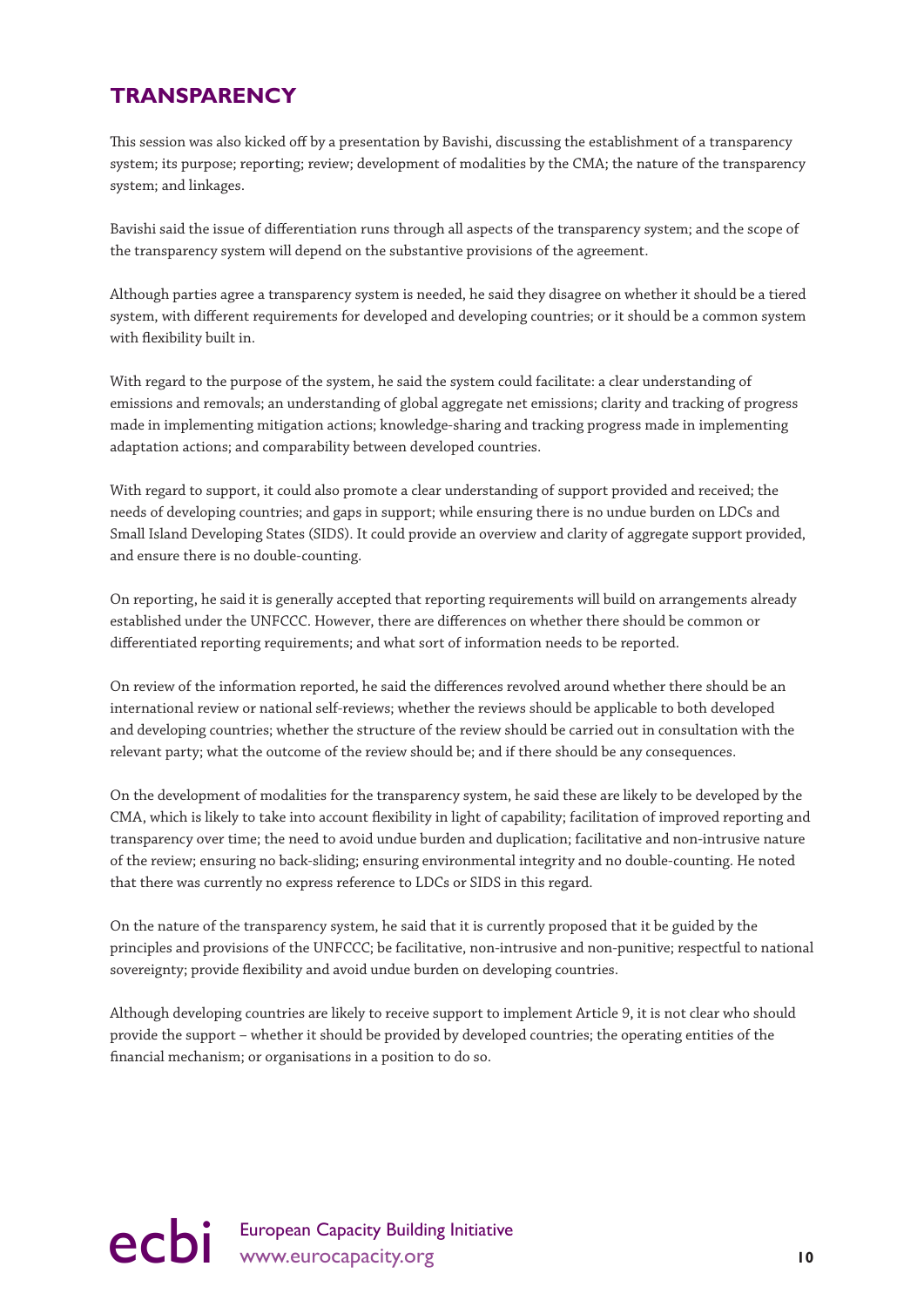<span id="page-12-0"></span>Finally, he pointed to linkages between the transparency issue and Article 3 (mitigation); Article 4 (adaptation); Article 6 (finance); Article 7 (technology development and transfer); Article 8 (capacity building); Article 10 (global stocktake); and Article 11 (compliance).

In the discussion that followed, participants asked how compliance could be made more effective. Bavishi pointed to the compliance system of the Kyoto Protocol, which he said was the strictest in international environmental law.

#### **LEGAL ISSUES IN THE PARIS AGREEMENT**

This session was initiated by a presentation by Abeysinghe. She informed participants that a legally-binding agreement was necessary because:

- It will set forth mutual principles, objectives, rules and commitments that are binding between the concerned parties.
- The binding force of agreements is represented by the principle of *pacta sunt servanda*, ("agreements must be kept").
- Relationship between the Rule of Law and State behaviour.
- Ratified agreements are effective on States irrespective of changes in the governments.

Abeysinghe said the legal rigour of the agreement would be determined by: the legal form; obligations; provisions for compliance and enforcement; and the final clause.

She said what the agreement is eventually called may not matter, as long as it falls within the parameters of international law, and it has legally-binding obligations and provisions for compliance and enforcement within an international agreement that is ratified by countries. She noted strong opposition from the US to calling the agreement a treaty, which would have to go through the US Senate for ratification.

She noted that the Durban Platform included three options for the legal for of the agreement: a protocol; another legal instrument; and an outcome with legal force. Describing the legal interpretation of these three options, Abeysinghe said a Protocol is a treaty between parties according to the Vienna Convention of Law of Treaties. Article 17 of the UNFCCC states that the COP may, at any ordinary session, adopt protocols to the Convention. This option would have the highest legal rigour of the three options listed in the Durban Platform, and is the favoured option of more than 100 countries, including the LDCs, AOSIS, and the EU.

"Another legally binding instrument other than a Protocol" is also provided for under the amendments (Article 15 of the UNFCCC); and the annex to the UNFCCC (Article 16 of the UNFCCC).

An "outcome with legal force," meanwhile, was compromised language from Durban, which could be a set of COP decisions or an implementing Agreement under Article 7 of the UNFCCC. It was not necessarily a legally binding outcome, although it could be legally binding at the domestic level. Abeysinghe said the Indian interpretation of this concept, as being domestically binding, has driven the concept of nationally driven contributions, without international commitments.

Other options such as a political declaration (like the Copenhagen Accord, for instance) lack legal enforceability, and include voluntary action that may or may not be ambitious, said Abeysinghe.

# ecbi European Capacity Building Initiative www.eurocapacity.org **11**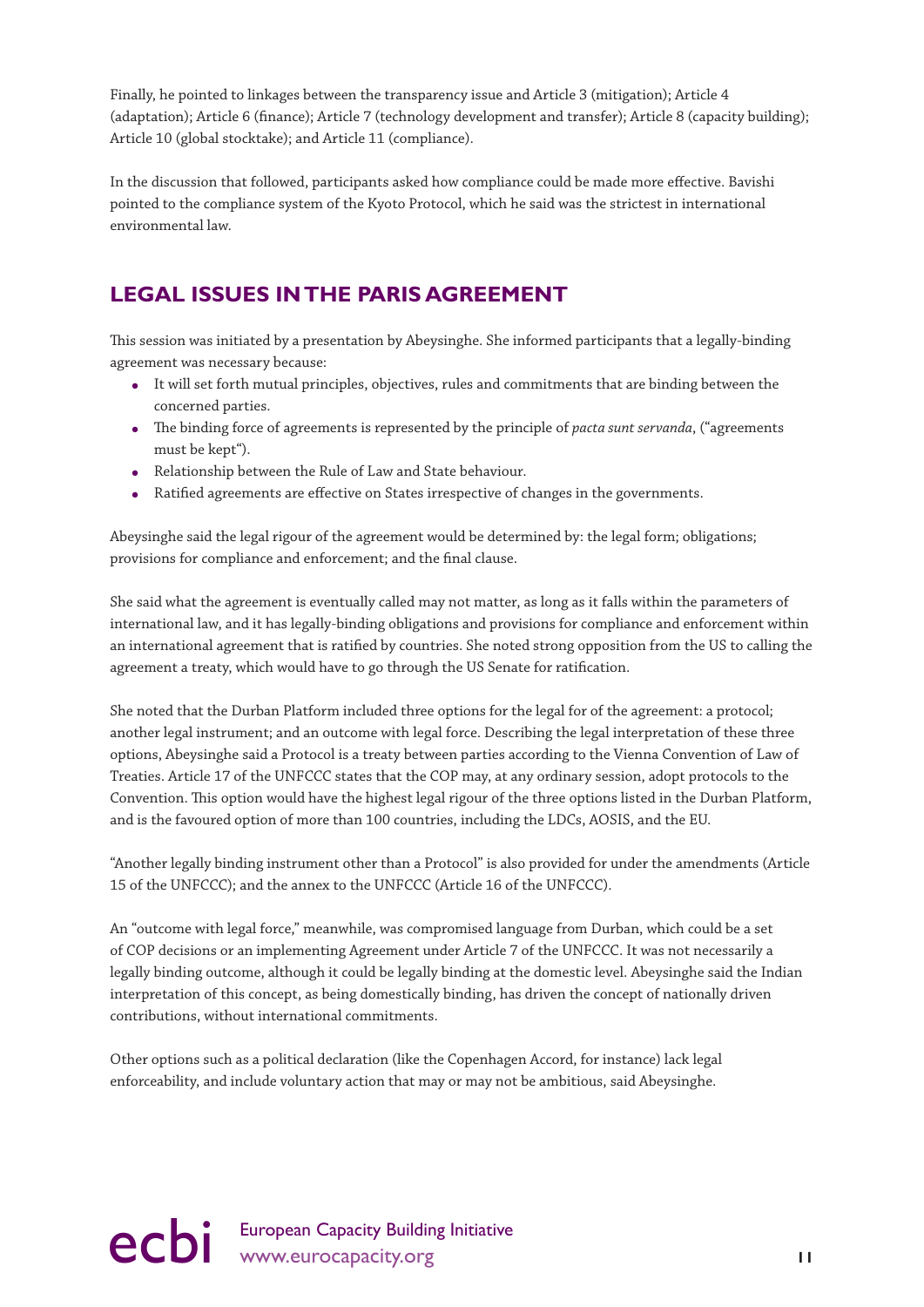She said the LDC Group supports a legally binding agreement (a Protocol) under the Article 17 of the Convention. She noted that the current draft in drafted in this form, with a preamble, definitions, objectives, core commitments, institutional arrangements, decision-making bodies and process, compliance and procedural provisions such as entry into force, withdrawal and reservations.

She noted that the final agreement could include a combination of legally binding and non-legally binding instruments, with a mix of a legally-binding core, annexes, COP decisions, and political declarations.

The obligations in the current text are embedded in each section, and the mitigation actions are expressed in terms of commitments or contributions, or even a placeholder "other" term, said Abeysinghe. She said the US was unwilling to accept an obligation to implement commitments or contributions, and was only willing to accept an obligation to communicate, which was not sufficient. Moreover, obligations on adaptation, finance, technology and capacity building are not expressed as commitments or contributions. Many provisions have weak non-obligatory language, while others indicate a clear commitment, but lack quantification and details.

With regard to the compliance mechanism, she said the LDCs are calling for a robust mechanism with an enforcement and facilitative branch; provisions on the consequences of non-compliance; and with the scope, structure and nature of the mechanism defined in the agreement. The current draft sets forth the establishment of either a process or a mechanism to facilitate implementation, and possibly also to promote compliance with the provisions of the Agreement. She said the option of establishing an international climate justice tribunal was also currently in the draft, introduced by Bolivia. She noted this was a very controversial element of the negotiations, with many countries opposed to a strong compliance mechanism.

Müller noted the need to discuss measures that would encourage compliance, and not only punitive measures.

On the final clauses, Abeysinghe said the text included two requirements in addition to Article 17, stating that States would have to communicate a mitigation commitment or contribution with its instrument of ratification in order to become a party; and should have a mitigation contribution or commitment to participate in decision-making under the agreement. She highlighted the need for LDCs to discuss whether these clauses were acceptable to them.

Article 18 of the draft agreement provides that it shall enter into force 30 days after a condition on ratification applies. The condition includes ratification by a fixed number of parties, and a percentage of total emissions. She said the LDCs would like only the number of Parties to be considered.

In the discussion that followed, a participant noted that some LDCs had submitted ambitious INDCs, with emission reduction targets as high as 70%. She asked what possible legal implications this could have in the future. Abeysinghe said the agreement would have to account for the special circumstances of the LDCs.

A participant asked whether the final agreement would be translated into different languages. Abeysinghe said it will be translated into the six UN languages, and reviewed by a "comma committee" before being sent to the COP for formal adoption. After the adoption by COP, only minor editorial changes will be allowed.

ecbi European Capacity Building Initiative<br>
12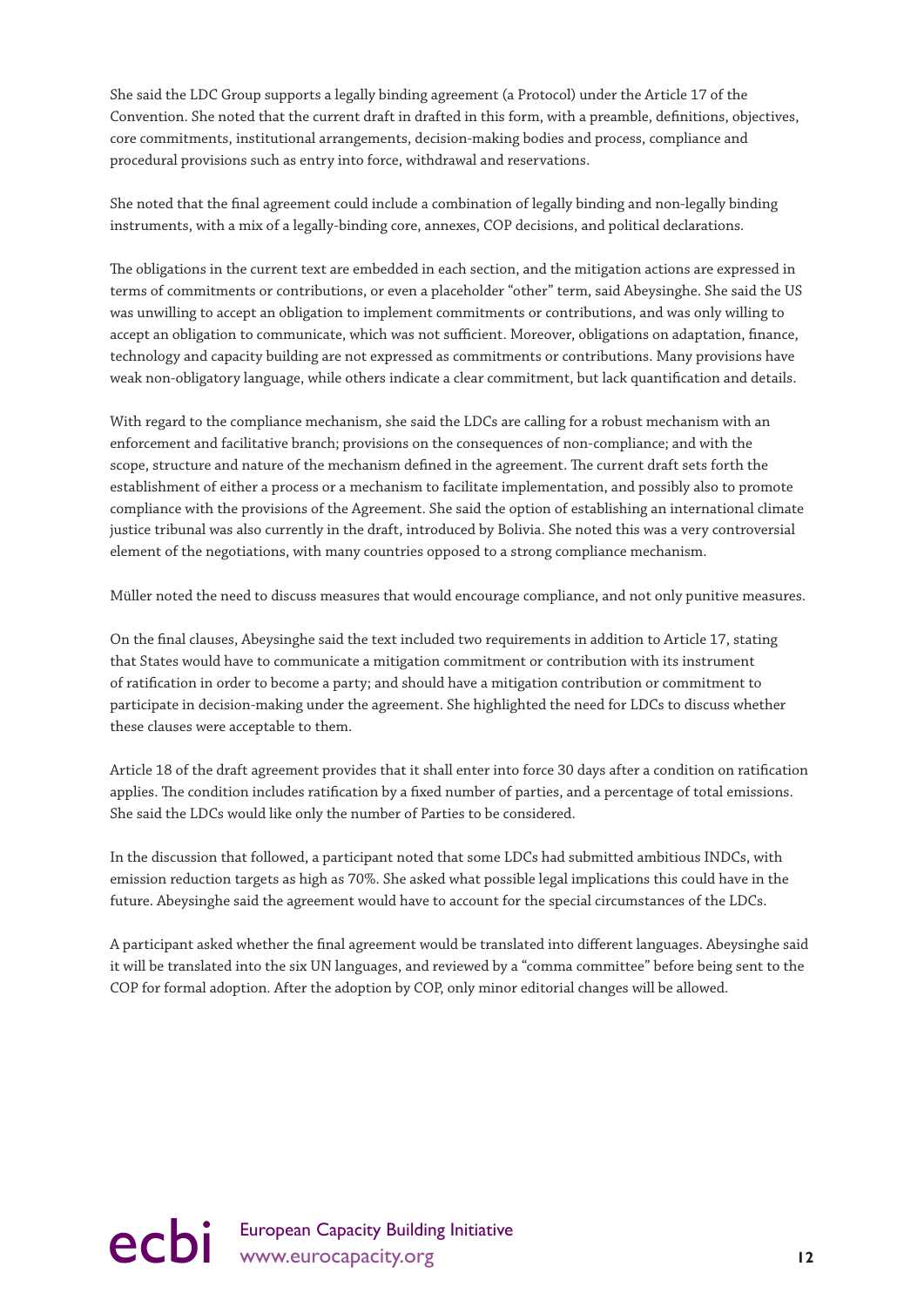### <span id="page-14-0"></span>**FEEDBACK AND SUGGESTIONS**

At the end of the Workshop, participants provided verbal feedback which is summarized below.

- This is my second COP. I attended the Pre-Cop Workshop in Lima as well and learnt a lot, and now I have the capability to look at different issues for the Group.
- This is my first time at a COP, and this helped me understand it. It will help me in future as well.
- I follow mitigation and work with the African Group. This is not my first COP but I benefitted a lot from the training. It was an opportunity to learn where things originate from, where we stand, and where we need to go. Thanks, I will definitely recommend it to others.
- This is a very important workshop that helped me increase my knowledge of terminology in particular. It is my second COP. This improved my skill and knowledge and thematic areas. I will follow the L&D discussions, and will communicate with other negotiators.
- This was a very insightful session that opened my eyes. Climate change is a very serious issue for my country, and we have to have a voice in the negotiations, be part of the process as key players. We have limited human resources and try to be everywhere, also with AOSIS and LDC membership. I was a onemember delegation in Bonn. I will circulate the presentations to my colleagues.
- This is my first time in the Pre-COP Workshop. I follow adaptation and L&D, and sometimes Workstream 2 and finance. This was an excellent workshop, and it's important to continue. I learned a lot – thank you.
- This was a very good and useful workshop for me, explaining what will be in the Paris agreement and the LDC position. This is my first COP and I felt lost before I came here. I hope you will continue.
- I follow adaptation. This is a good opportunity to share experience, thanks for organizing it. Specifically for me and those who do not speak English well, it is important to understand what is behind some words. It has improved my ability to understand thematic things, and I'm in a better position to negotiate.
- This is my first time in a COP, and this workshop was important for me to clarify a lot of the principles behind the agreement.
- This is my first COP as a Party delegate. The workshop gave me a better idea of LDC positions. Warsaw was my first COP and I didn't know where to go. It has been a dense day with lots of information to digest. I hope the report and presentations will be shared, so I can share it with the rest of my delegation.
- The workshop was useful, particularly on terminology and legal issues. It increased my knowledge and enhanced my capacity.
- Thanks you for inviting me it was very, very important for me. I follow capacity building and finance, and I hope I can continue to discuss over email etc. to improve my knowledge.
- I had no idea what I was going to do. I am new to the process so my chief delegate asked me to sit in at this workshop. Some of the things I had heard over the past few days started to make sense after your presentations. Can the glossary also be made in French? Next time it will be useful also to hear the positions of other groups.
- The workshop was useful and fruitful. The background information on all aspects is useful for our understanding.
- The workshop was very useful insightful. Thank you for conducting it. I follow mitigation, and look forward to sharing knowledge and information.

# ecbi European Capacity Building Initiative<br>
13